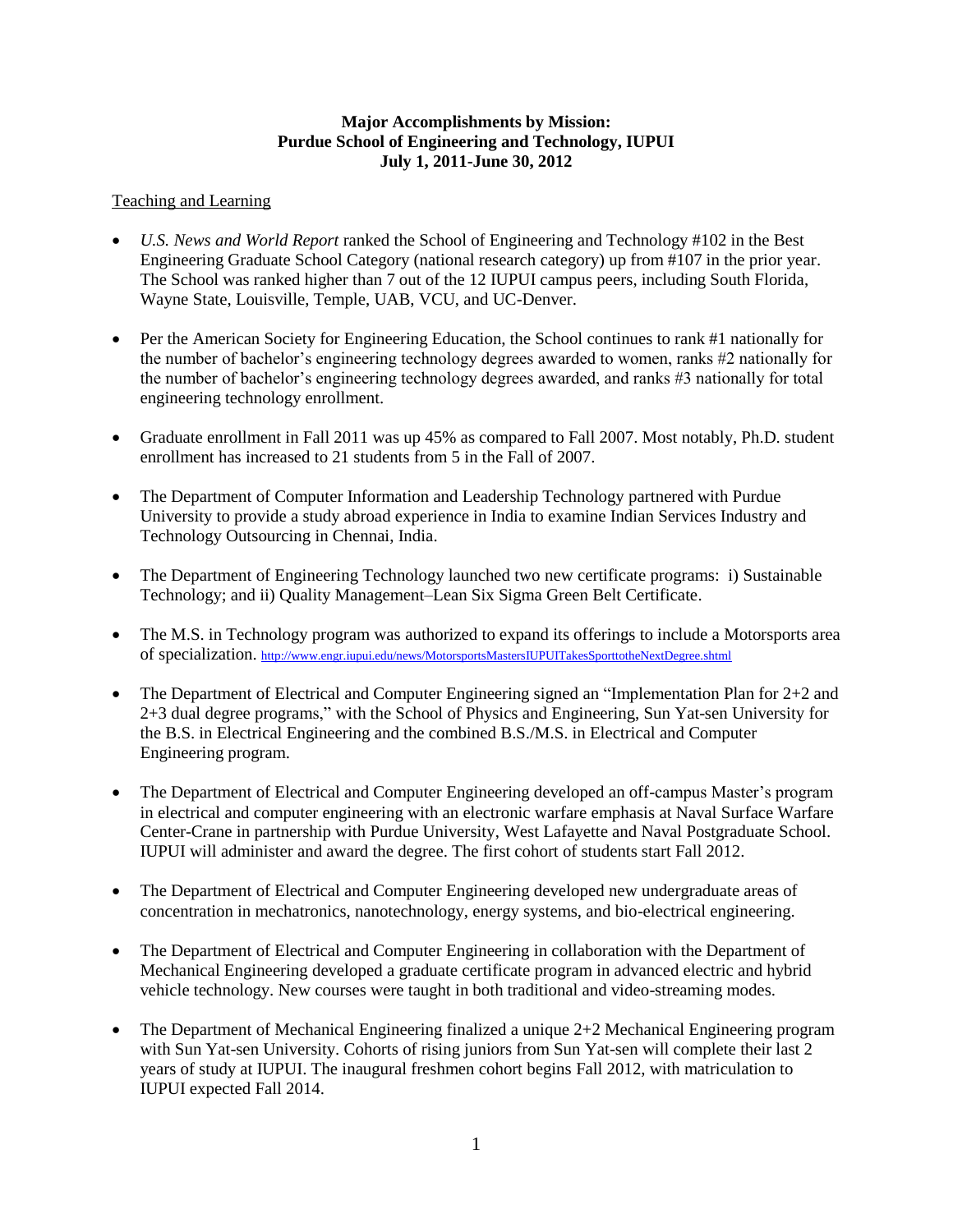- Seventeen undergraduate Mechanical Engineering students took the Fundamentals of Engineering exam during the spring 2012 semester with a pass rate of 94%, which was higher than the national average of 87%.
- Faculty members from the Departments of Mechanical Engineering and Electrical and Computer Engineering developed modules for project-enhanced learning in two engineering courses with funding provided by a National Science Foundation grant.
- The Jafaris Fellowship Program was created through the generosity of Dr. Ali Jafari and his wife May to increase graduate student fellowship funding. [www.engr.iupui.edu/news/documents/JafarisGraduateFellowshipAnnouncement.pdf](http://www.engr.iupui.edu/news/documents/JafarisGraduateFellowshipAnnouncement.pdf)
- Tom and Peg Ward and OmniSite, Inc created the Student Innovation Fund, promoting the entrepreneurial spirit among undergraduates, with a generous gift of \$100,000. A student leadership team will oversee awards from this fund. <http://www.engr.iupui.edu/news/receivesforStudentInnovation.shtml>

# Research, Scholarship, and Creative Activity

- The School of Engineering and Technology received approximately \$12 M in extramural awards during the 2011-2012 fiscal year, setting an all-time record. This was accomplished in a significantly more competitive environment, given no earmark or stimulus funds.
- The Department of Biomedical Engineering received \$4.85 M in extramural awards during the 2011-2012 fiscal year, including \$2.6 M from the Department of Defense. [http://www.engr.iupui.edu/news/BME\\_Yokota.shtml](http://www.engr.iupui.edu/news/BME_Yokota.shtml)
- The Department of Electrical and Computer Engineering's Transportation Active Safety Institute (TASI) received a contract of \$4.1 M from Toyota through its Collaborative Safety Research Center program. [http://www.engr.iupui.edu/news/TASI\\_Toyota.shtml](http://www.engr.iupui.edu/news/TASI_Toyota.shtml)
- The Transportation Active Safety Institute (TASI) opened a new laboratory at the historic Stutz building in downtown Indianapolis to support research sponsored by Toyota.
- The Department of Computer Information and Leadership Technology was awarded an Operation Diploma Grant, funded through the Purdue University Military Family Research Institute, in partnership with the IUPUI Office of Veteran and Military Personnel. The grant focuses on the needs of Veterans and improving the retention and graduation rates of Veteran students.
- The Department of Mechanical Engineering was awarded \$1.34 M by the Department of Energy to establish an IUPUI Industrial Assessment Center (IAC). The center will train energy efficiency workforce and help industry to be more energy efficient. http://www.engr.jupui.edu/news/DOE\_grant.shtml
- The U.S. Energy Secretary, Dr. Steven Chu, visited the School and several energy related research laboratories. He also held a Town Hall meeting on Energy Efficiency. <http://www.engr.iupui.edu/news/SecretaryofEnergySpecialVisitIUPUI.shtml>
- A group of faculty from Mechanical Engineering and Electrical and Computer Engineering developed a Lithium-ion Battery Safety Monitoring System sponsored by a U.S. Navy grant. A patent was filed for the system.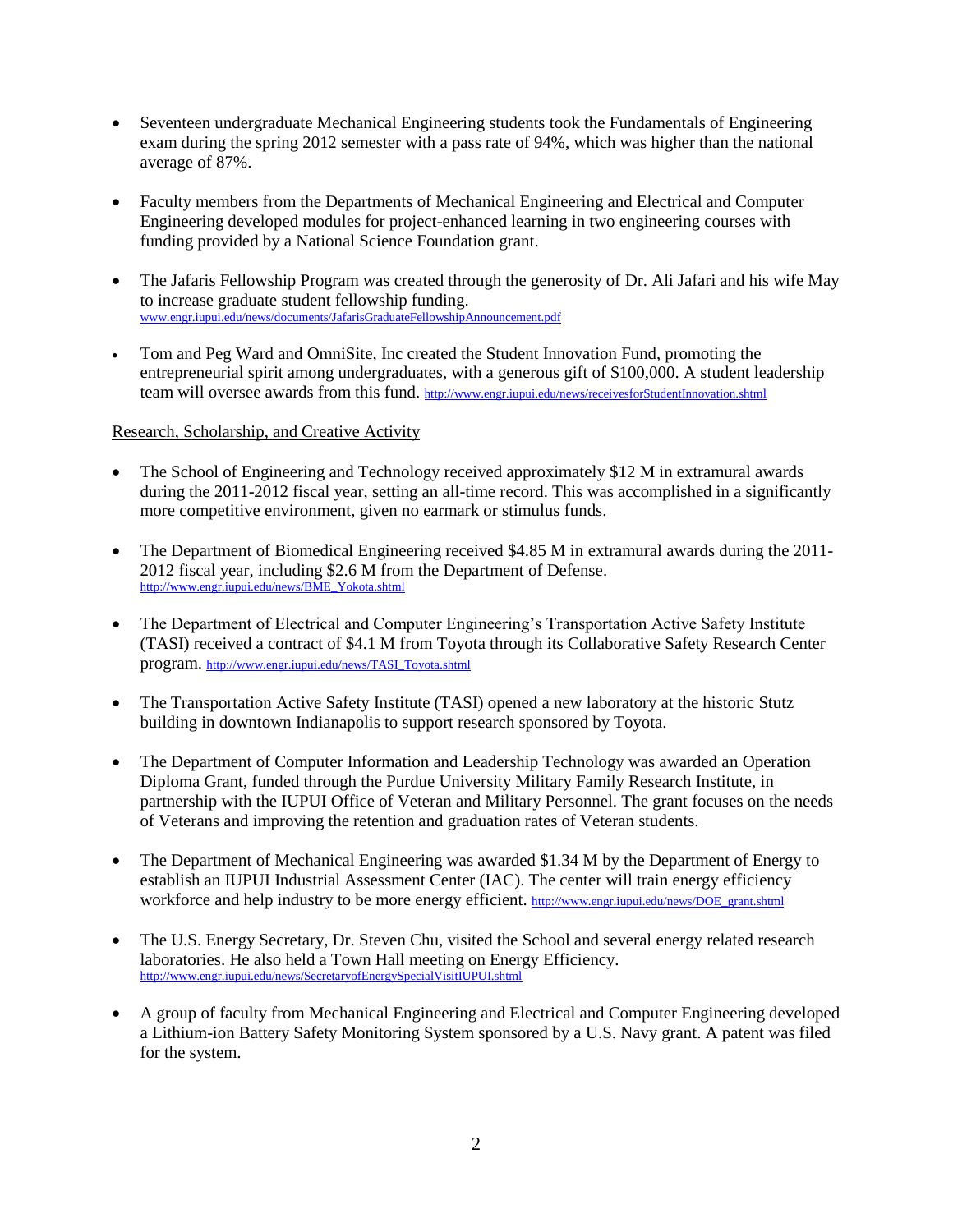The School received a \$600K grant from the National Science Foundation for scholarships to support financially disadvantaged but academically talented engineering students.

# Civic Engagement

- The School of Engineering and Technology faculty remain deeply engaged with industry, K-12 school systems, and community organizations. Examples include IU Hospital, IU Orthodontic Dental Clinic, Carrier Corporation, Rolls-Royce, Indianapolis Public Schools, and Riverside Civic League. <http://www.engr.iupui.edu/news/SchoolCollaborateRiversideNeighborhood.shtml>
- The School Hosted a Project Lead The Way Exhibition with students from Indiana and Ohio. <http://www.engr.iupui.edu/news/IUPUIHostsProjectLeadTheWayExhibition.shtml>
- An alumni event was held for 125 alumni and friends of the School in Kuala Lumpur, Malaysia.
- A School delegation visited Guangzhou and Beijing, China to advance collaborative partnerships with Sun Yat-sen University, Tsinghua University, and the Beijing Institute of Technology.
- The Motorsports Engineering program was featured in the Indianapolis Star, WTHR, WRTV, WISH-TV, and various other Central Indiana news media outlets highlighting student and faculty involvement during the month of May at the Indianapolis Motor Speedway.
- The Motorsports Engineering program was featured in Racer Magazine as the nation's only four-year degree program in Motorsports Engineering. The article highlighted the inaugural graduating class and other accomplishments. <http://www.racer.com/insight-iupuis-degree-to-indycar-team-pipeline/article/242396/>
- The School partnered with Sarah Fisher Hartman Racing to sponsor one of the Indy 500 teams. <http://www.engr.iupui.edu/news/SarahFisherHartmanRacingFindsPerfectPartnerinMotorsportsIUPUI.shtml>
- The School honored 13 former Distinguished Alumni recipients at the 2012 Bepko Honors Convocation. <http://www.engr.iupui.edu/news/DistinguishedAlumnusAlumnaHallofFame.shtml>
- The Department of Computer Information and Leadership Technology's STEM Mentoring Program for Indianapolis Public Schools and Washington Township Schools finished its fifth year with plans to expand into online tutoring.
- The Department of Computer Information and Leadership Technology supplied leadership for the development and approval of a five-year plan for Talent Alliance.
- The Computer Graphics Technology program continued to provide service learning opportunities which resulted in over 20 projects being completed for community businesses and organizations.
- Study abroad opportunities in both Poland and Thailand served a total of 14 students. <http://www.engr.iupui.edu/dct/news.shtml?menu=news>
- The Interior Design program had numerous students throughout the year working on civic design projects for buildings in the Indianapolis area.
- The Department of Engineering Technology's Engineers without Borders club is designing a community center and educational facility for an association for the blind in Ecuador.
- The Department of Engineering Technology's Society for Student Constructors volunteered 3 days to help rebuild Henryville, IN and collected over \$1,000 in donations to aid tornado victims.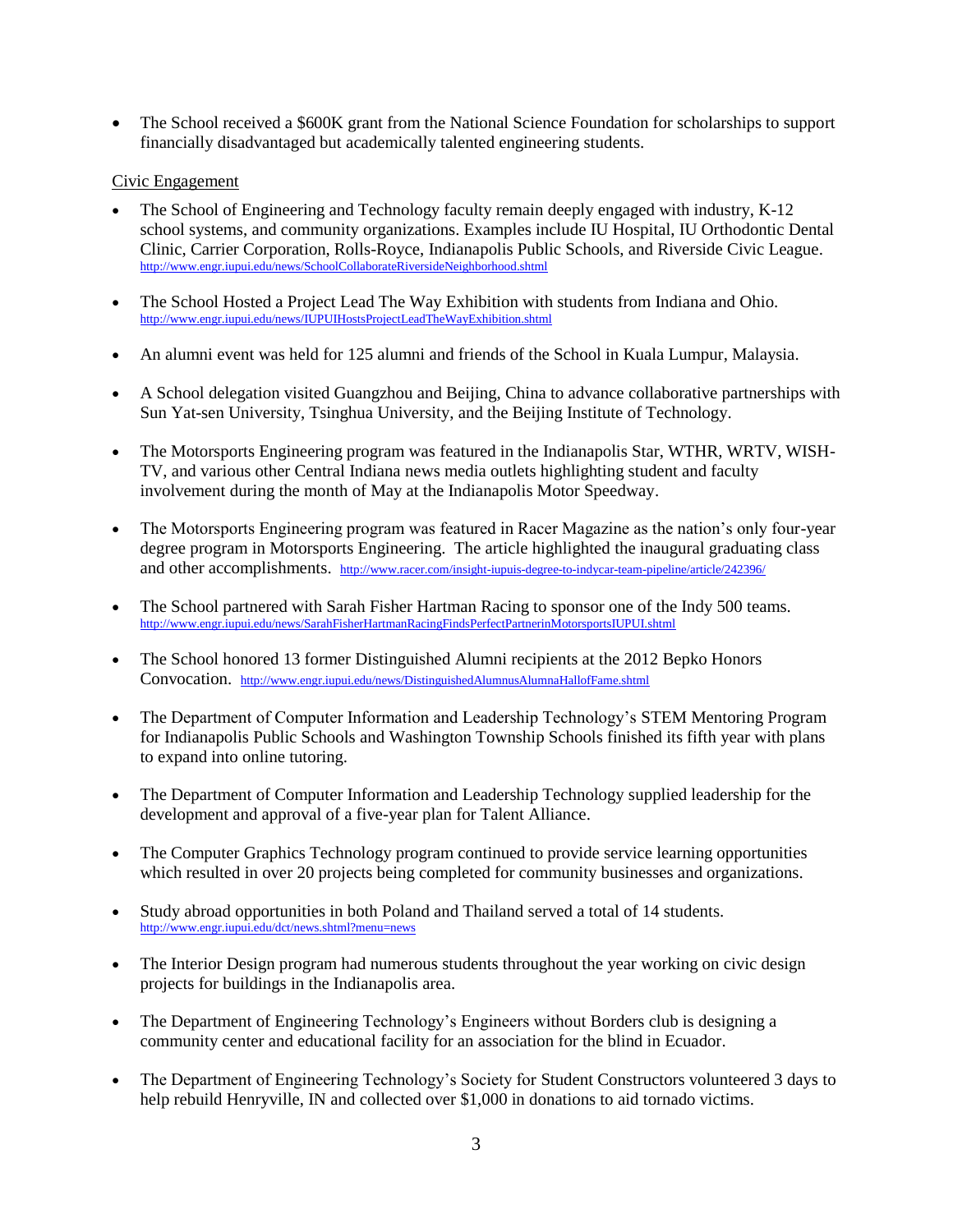Mechanical Engineering's Industrial Assessment Center conducted energy assessments for two Indiana manufacturing companies. Students participated in the audits under the supervision of faculty. The assessments resulted in recommendations for improving energy efficiency.

# **Diversity**

- Three out of 4 tenure-track faculty members hired during the year in our School have been members of traditionally underrepresented groups in engineering. All 4 hires belong to either female and/or minority groups as defined by the IUPUI Office of Equal Opportunity.
- For Fall 2012, African-American undergraduates admitted to the School of Engineering and Technology are up approximately 14% from Fall 2011 and Hispanic/Latino admits are up 29%.
- The School of Engineering and Technology recruited students from Puerto Rico, continuing a longstanding tradition of attracting Hispanic students to Engineering and Technology disciplines.
- The School was an active campus team member to create and sign a memorandum of understanding with Tuskegee University, a historically black college/university (HBCU). The MOU will potentially advance research collaborations and recruiting underrepresented graduate students.
- The School continued the longstanding summer Minority Engineering Advancement Program to reach underrepresented minority children and engage them in STEM activities.

# Best Practices

- Published a new 5-year strategic plan with the vision of being regarded as one of America's great urban schools of engineering and technology with themes: compete at the highest levels, strive for excellence in core mission, and enhance image and reputation. <http://www.engr.iupui.edu/news/ETStrategicPlan.shtml>
- IU/IUPUI was re-designated as a NSA Center of Academic Excellence in Information Assurance for 2012-2017, due in part to the contribution by Computer and Information Technology.
- The Department of Engineering Technology revised assessment data collection practices to leverage electronic portfolios.
- The School of Engineering and Technology's Computer Network Center completed the network upgrade project for the SL building; all offices and labs now have Gigabit Ethernet connectivity.
- A new formula for distribution of IUPUI block grant funding was implemented, directly incentivizing student research funding and outcomes, especially journal publications. In concert, School funding of graduate students was regularized in the departments' base budgets, with encouragement of competitive recruitment of graduate students with both full assistantships and partial tuition awards.
- Policies for non-resident tuition remission were improved by Purdue, WL to reduce impediments to working toward the PhD in engineering at the IUPUI campus.

### External Awards and Accomplishments

 A Biomedical Engineering faculty member edited the book: *Computational Cardiovascular Mechanics*, Springer.